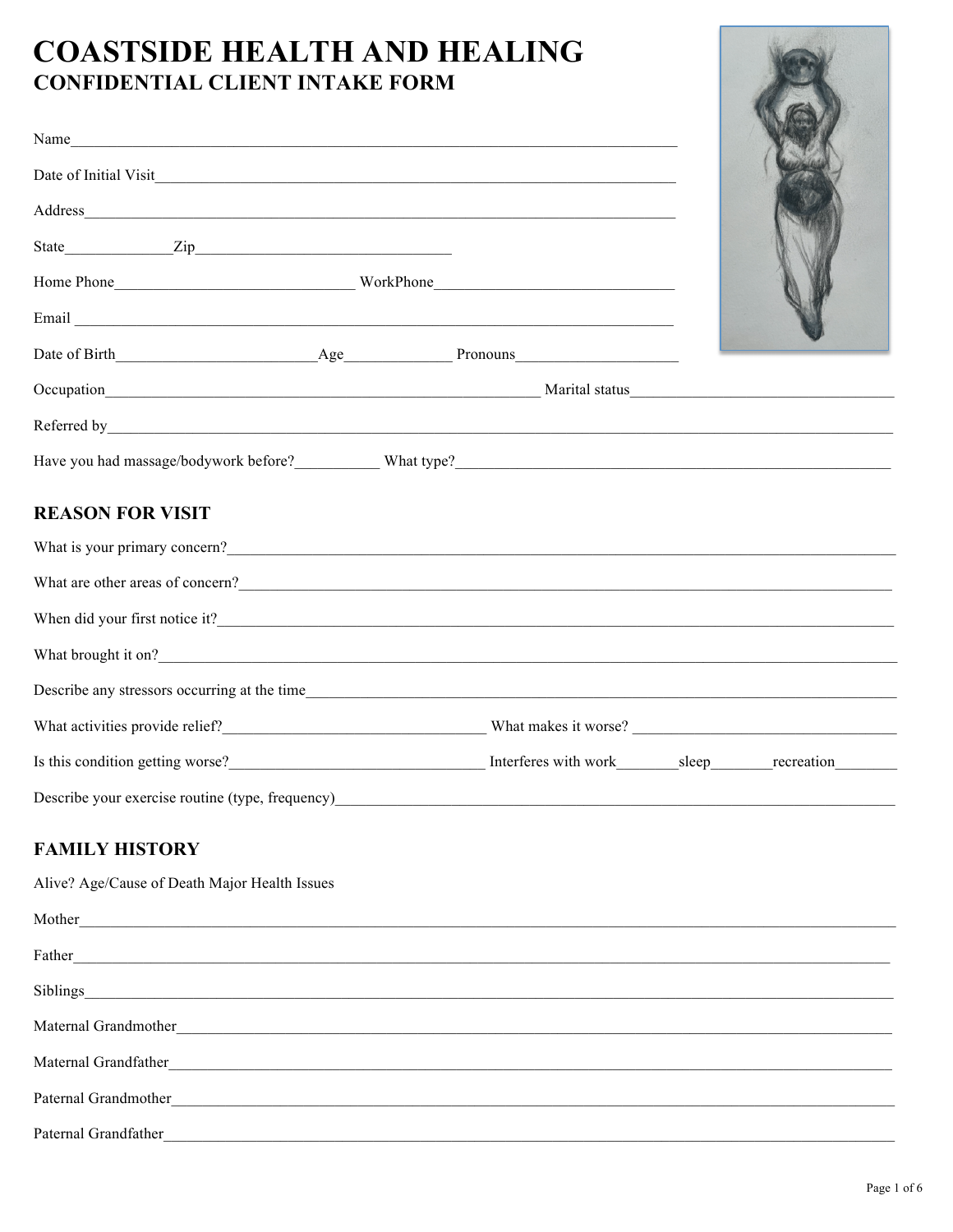| Family History of Abuse circle if applicable : physical emotional sexual spiritual                                                                                                                                             |  |  |
|--------------------------------------------------------------------------------------------------------------------------------------------------------------------------------------------------------------------------------|--|--|
|                                                                                                                                                                                                                                |  |  |
| <b>DIGESTION &amp; ELIMINATION</b>                                                                                                                                                                                             |  |  |
|                                                                                                                                                                                                                                |  |  |
|                                                                                                                                                                                                                                |  |  |
| Typical Dinner                                                                                                                                                                                                                 |  |  |
|                                                                                                                                                                                                                                |  |  |
| What is the worse thing on your diet?<br><u>UNEXA What foods</u> are your weakness?                                                                                                                                            |  |  |
| Are you subject to binge eating?<br><u>Examples</u> Which foods?<br>Unich foods?                                                                                                                                               |  |  |
|                                                                                                                                                                                                                                |  |  |
|                                                                                                                                                                                                                                |  |  |
|                                                                                                                                                                                                                                |  |  |
|                                                                                                                                                                                                                                |  |  |
| Other concerns expansion of the concerns of the contract of the concerns of the concerns of the contract of the contract of the contract of the contract of the contract of the contract of the contract of the contract of th |  |  |
| <b>EMOTIONAL &amp; SPIRITUAL</b>                                                                                                                                                                                               |  |  |
|                                                                                                                                                                                                                                |  |  |
| What is your opinion of yourself?                                                                                                                                                                                              |  |  |
| If possible, please describe the most negative emotion you experience                                                                                                                                                          |  |  |
| When do you most often feel this emotion?<br><u> Where are you?</u>                                                                                                                                                            |  |  |
| Do you pray to or have a spiritual practice                                                                                                                                                                                    |  |  |
| On a scale of 1 – 10 (1 being the lesser, 10 the greater) Please rate yourself: Faith_____Hope____Charity____Generosity_____                                                                                                   |  |  |
|                                                                                                                                                                                                                                |  |  |
|                                                                                                                                                                                                                                |  |  |
| What changes would you like to achieve in                                                                                                                                                                                      |  |  |
| 6 months                                                                                                                                                                                                                       |  |  |
|                                                                                                                                                                                                                                |  |  |

### **MEDICAL HISTORY**

| Are you currently under the care of another health care provider(s)? |       |  |
|----------------------------------------------------------------------|-------|--|
|                                                                      |       |  |
| Name(s) of Practitioner                                              |       |  |
| Address                                                              |       |  |
| Phone                                                                | Email |  |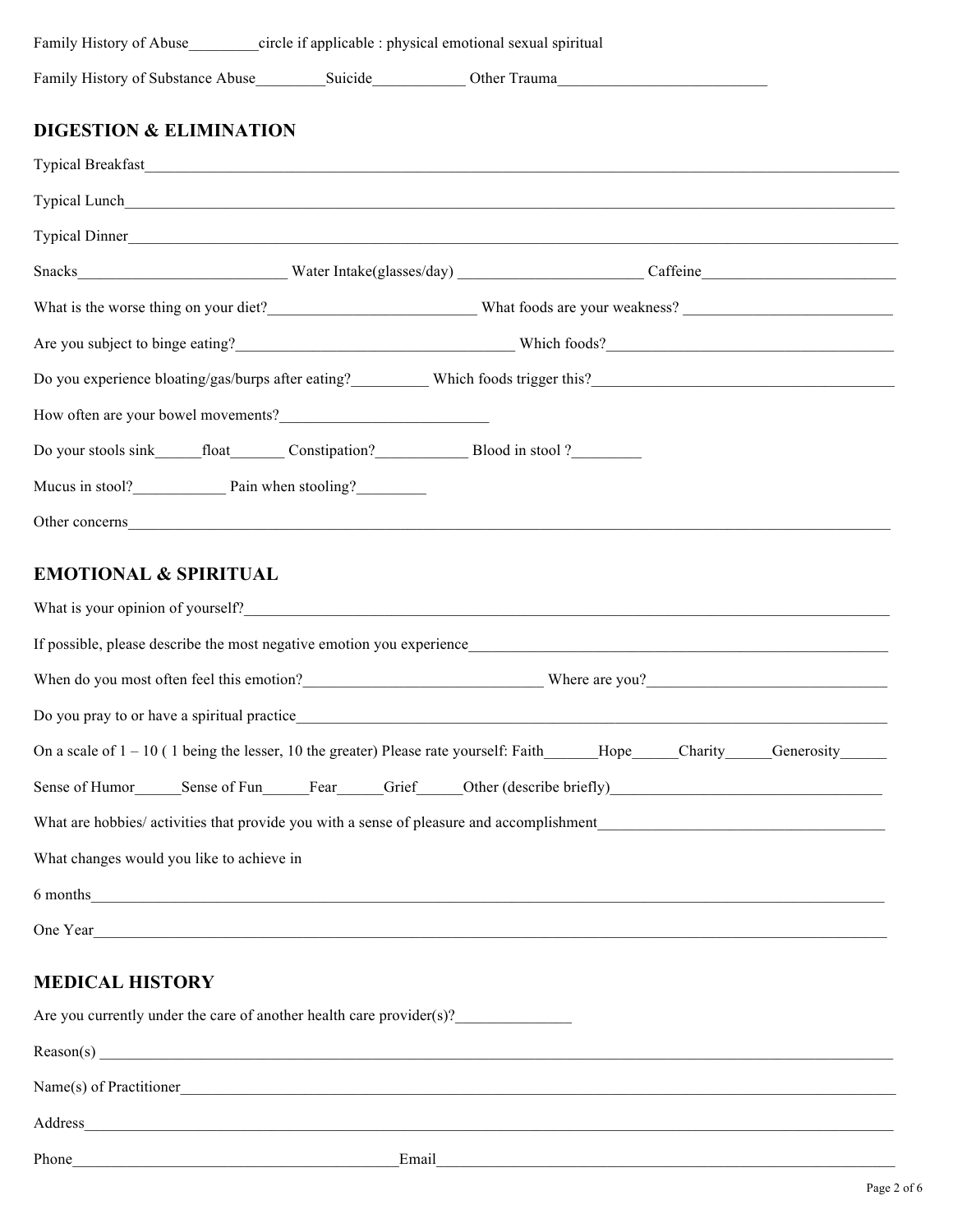| <b>Current Medications</b>                                                                                                                                                                                                     |
|--------------------------------------------------------------------------------------------------------------------------------------------------------------------------------------------------------------------------------|
|                                                                                                                                                                                                                                |
|                                                                                                                                                                                                                                |
| ,我们也不会有什么。""我们的人,我们也不会有什么?""我们的人,我们也不会有什么?""我们的人,我们也不会有什么?""我们的人,我们也不会有什么?""我们的人                                                                                                                                               |
| Have you been under treatment for substance use?                                                                                                                                                                               |
| If so, describe some service that the same service of the service service of the service of the service of the service of the service of the service of the service of the service of the service of the service of the servic |
| Surgical History (year and type) Surgical History (year and type)                                                                                                                                                              |
| Recent Procedures                                                                                                                                                                                                              |
|                                                                                                                                                                                                                                |
| ,我们也不能会有什么。""我们的人,我们也不能会有什么?""我们的人,我们也不能会有什么?""我们的人,我们也不能会有什么?""我们的人,我们也不能会有什么?""<br>Accidents or Traumas                                                                                                                      |
|                                                                                                                                                                                                                                |
|                                                                                                                                                                                                                                |
| Circle any of the following you are currently experiencing and <b>Underline</b> any of the following you have experienced in the past:                                                                                         |
| Headaches (migraine, tension, cluster) Ringing in Ears Pins and needles in arms, legs, hands or feet Asthma Cold Hands or Feet Swollen                                                                                         |
| ankles Sinus Conditions Seizures Loss of Smell or Taste Skin Disorders: Acne, Fungus, Psoriasis Other:                                                                                                                         |
| Sciatica Painful Joints Swollen Joints Spinal Problems Anxiety Fatigue Trouble Sleeping Fainting Spells Loss of Memory Depression                                                                                              |
|                                                                                                                                                                                                                                |
| High or Low Blood Pressure Contact lenses Dentures Artificial /Missing<br>Herniated or Bulging disc: (location)                                                                                                                |
| limbs Frequent Colds/ Upper Respiratory conditions                                                                                                                                                                             |
| Circle any areas of issue below:                                                                                                                                                                                               |
| Painful periods Dark Thick Blood at Beginning or End of Cycle Headache or Migraine with period PMS/Depression with or before period                                                                                            |
| Painful Ovulation Heaviness or pressure in lower pelvis with period Irregular (late or early) Dizziness with period Excessive Bleeding (> one                                                                                  |
| pad/hour) Failure to Ovulate Bloating/water retention with period                                                                                                                                                              |

## **UTERINE ~ REPRODUCTIVE HEALTH HISTORY**

| Age of Menarche                      | What was this like for you |                        |       |
|--------------------------------------|----------------------------|------------------------|-------|
| How many Pregnancie(s) have you had? |                            | Number of Deliverie(s) | Dates |
| Termination(s)                       | When                       |                        |       |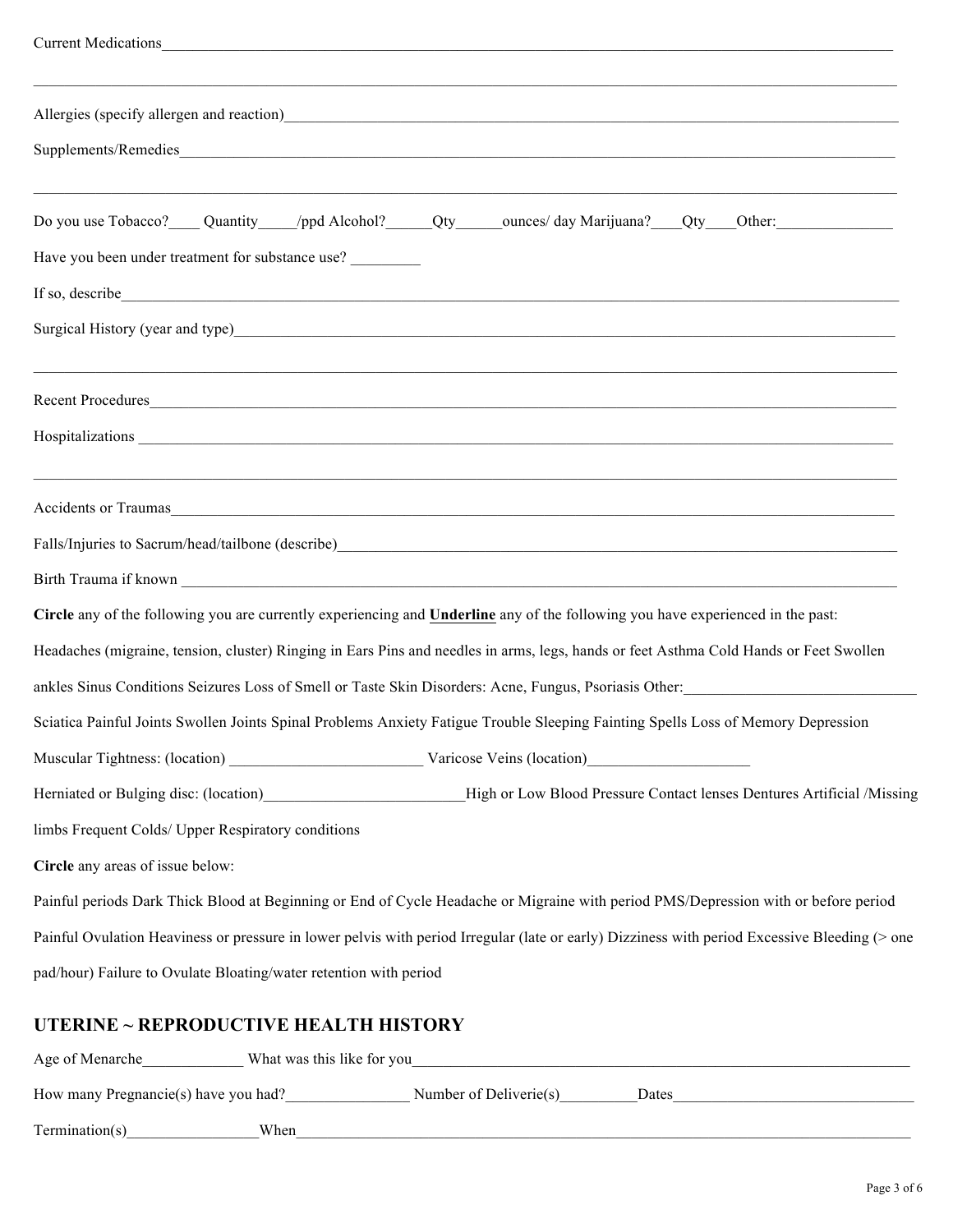| What was your experience of:                                                                                                                                                                                                     |
|----------------------------------------------------------------------------------------------------------------------------------------------------------------------------------------------------------------------------------|
|                                                                                                                                                                                                                                  |
|                                                                                                                                                                                                                                  |
|                                                                                                                                                                                                                                  |
|                                                                                                                                                                                                                                  |
|                                                                                                                                                                                                                                  |
| Maternal Family History of (please circle)                                                                                                                                                                                       |
| Infertility Fibroids Endometriosis Cancer (type)_______________________Menstrual Problems Menopause PMS Method of Contraception                                                                                                  |
| (circle) pills patch diaphram injection condoms IUD abstinence rhythm method Other:<br>Letter the condom and the condom of the condom and the condomnation of the condomnation of the condomnation of the condomnation of the co |
|                                                                                                                                                                                                                                  |
|                                                                                                                                                                                                                                  |
|                                                                                                                                                                                                                                  |
| Episodes of Amenorrhea When When For how long For how long                                                                                                                                                                       |
| Please circle as appropriate: Other Symptoms (Circle and Describe as indicated) Varicose veins of leg Numb legs and feet when standing still                                                                                     |
|                                                                                                                                                                                                                                  |
| Uterine infections Bladder infections Vaginitis Chronic miscarriages Weak newborn infants Incompetent cervix Pelvic Inflammation Dry                                                                                             |
| vagina (without menopause) Cancer(cervix, bladder, uterus, ovarian, bladder, bowel) Frequent urination Vaginal discharge (describe) Vaginal                                                                                      |
| Yeast infections Premature deliveries Difficult pregnancy Spotting with pregnancy Sexually Transmitted Disease (date and type)                                                                                                   |
| Difficult menopause Cysts (ovarian breast) Tired weak legs Sore heels when walking Painful intercourse Endometriosis Uterine Polyps                                                                                              |
|                                                                                                                                                                                                                                  |
| (IUI, IVF, etc)                                                                                                                                                                                                                  |
|                                                                                                                                                                                                                                  |
|                                                                                                                                                                                                                                  |
| Do you have or ever had difficulty experiencing orgasms                                                                                                                                                                          |
| Have you experienced a history of rape_______trauma______incest______If so,-when______________________________                                                                                                                   |
| Did you undergo counseling for this example of the state of the state of the state of the state of the state of the state of the state of the state of the state of the state of the state of the state of the state of the st   |
|                                                                                                                                                                                                                                  |
| Hot flashes Mood swings Dry Vagina Flooding Insomnia Irritability Fatigue Clotting Fatigue Vaginal discharge Depression Irregular menses                                                                                         |
|                                                                                                                                                                                                                                  |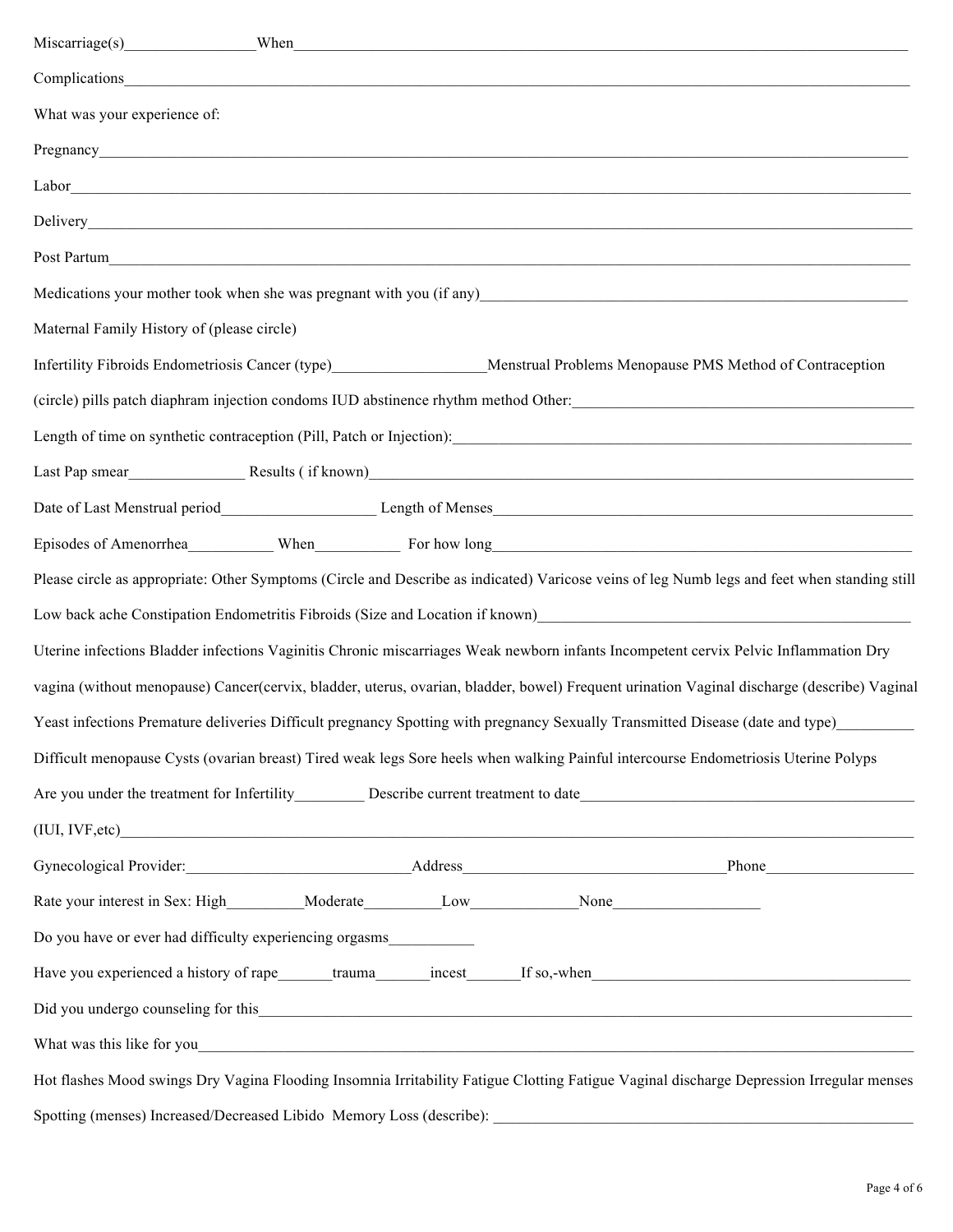#### **MENOPAUSE**

| (Circle the symptoms that apply to you) Other symptoms not listed above |                     |                     |      |                       |
|-------------------------------------------------------------------------|---------------------|---------------------|------|-----------------------|
| When did these symptoms begin Are they getting worse                    |                     | better              | same | Last Menstrual period |
| Are you on/ or ever been on hormone replacement therapy?                |                     | if so, how long     |      |                       |
| Name and dose                                                           |                     | Reason for stopping |      |                       |
| Other medications/herbal remedies                                       |                     |                     |      |                       |
| Age of Mother at menopause                                              | Concerns/Experience |                     |      |                       |
| <b>Additional Comments</b>                                              |                     |                     |      |                       |

### **PROSTATE ~ REPRODUCTIVE HEALTH HISTORY**

| Circle and Describe those symptoms as applicable Headaches: Migraine Tension                                                                                                                                                         |  |  |  |           |  |
|--------------------------------------------------------------------------------------------------------------------------------------------------------------------------------------------------------------------------------------|--|--|--|-----------|--|
|                                                                                                                                                                                                                                      |  |  |  |           |  |
| Numbness in legs/feet Depression Anxiety Irritability                                                                                                                                                                                |  |  |  |           |  |
|                                                                                                                                                                                                                                      |  |  |  |           |  |
|                                                                                                                                                                                                                                      |  |  |  |           |  |
|                                                                                                                                                                                                                                      |  |  |  |           |  |
| Rate your interest in Sex: High Moderate Low None                                                                                                                                                                                    |  |  |  |           |  |
|                                                                                                                                                                                                                                      |  |  |  |           |  |
| Have you experienced a history of rape trauma trauma incest If so,-when                                                                                                                                                              |  |  |  |           |  |
|                                                                                                                                                                                                                                      |  |  |  |           |  |
|                                                                                                                                                                                                                                      |  |  |  |           |  |
| Urinary Symptoms (circle those applicable) Painful urination Bladder/Kidney infections Frequent Urination                                                                                                                            |  |  |  |           |  |
| Nocturnal Urination/Frequency____________Changes in urinary stream (describe flow, stream, strength of stream)                                                                                                                       |  |  |  |           |  |
|                                                                                                                                                                                                                                      |  |  |  |           |  |
| Describe <u>and the contract of the contract of the contract of the contract of the contract of the contract of the contract of the contract of the contract of the contract of the contract of the contract of the contract of </u> |  |  |  |           |  |
| Erectile Function( describe as indicated) Difficulty obtaining an erection Difficulty maintaining an erection Painful ejaculation                                                                                                    |  |  |  |           |  |
|                                                                                                                                                                                                                                      |  |  |  |           |  |
|                                                                                                                                                                                                                                      |  |  |  |           |  |
| Describe <u>contract and the contract of the contract of the contract of the contract of the contract of the contract of the contract of the contract of the contract of the contract of the contract of the contract of the con</u> |  |  |  |           |  |
| Current Medications or Supplements: Current Medications or Supplements:                                                                                                                                                              |  |  |  |           |  |
|                                                                                                                                                                                                                                      |  |  |  |           |  |
| Results of Sperm count (if applicable and known)                                                                                                                                                                                     |  |  |  | Date done |  |